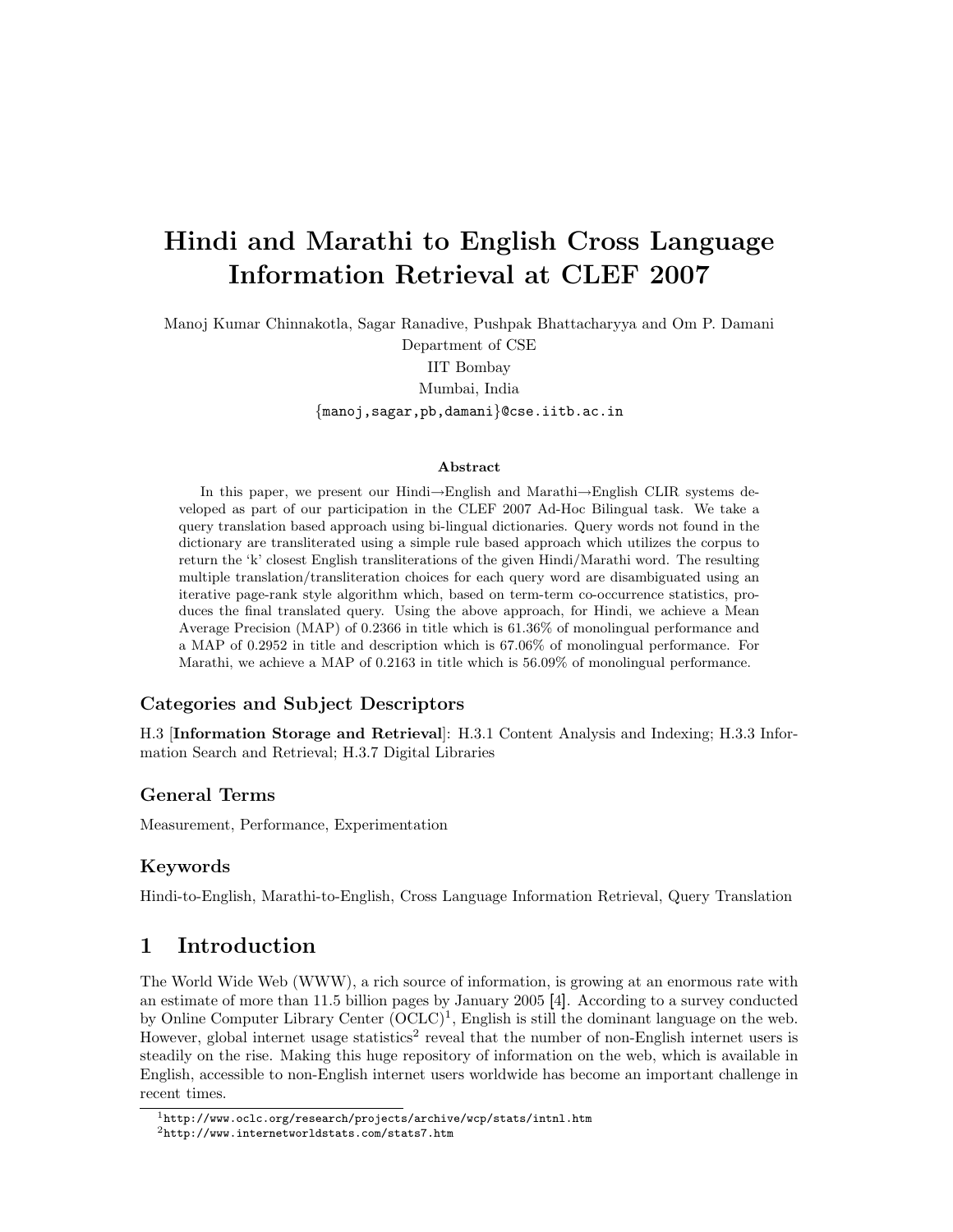

Figure 1: System Architecture of our CLIR System

Cross-Lingual Information Retrieval (CLIR) systems aim to solve the above problem by allowing users to pose the query in a language (source language) which is different from the language (target language) of the documents that are searched. This enables users to express their information need in their native language while the CLIR system takes care of matching it appropriately with the relevant documents in the target language. To help in identification of relevant documents, each result in the final ranked list of documents is usually accompanied by an automatically generated short summary snippet in the source language. Later, the relevant documents could be completely translated into the source language.

*Hindi* is the official language of India along with English and according to *Ethnologue*<sup>3</sup>, a well-known source for language statistics, it is the fifth most spoken language in the world. It is mainly spoken in the northern and central parts of India. Marathi is also one of the widely spoken languages in India especially in the state of Maharashtra. Both Hindi and Marathi use the "Devanagari" script and draw their vocabulary mainly from Sanskrit.

In this paper, we describe our Hindi→English and Marathi→English CLIR approaches for the CLEF 2007 Ad-Hoc Bilingual task. We also present our approach for the English→English Ad-Hoc Monolingual task. The organization of the paper is as follows: Section 2, explains the architecture of our CLIR system. Section 3 describes the algorithm used for English→English monolingual retrieval. Section 4 presents the approach used for Query Transliteration. Section 5 explains the Translation Disambiguation module. Section 6 describes the experiments and discusses the results. Finally, Section 7 concludes the paper highlighting some potential directions for future work.

 $3$ http://www.ethnologue.com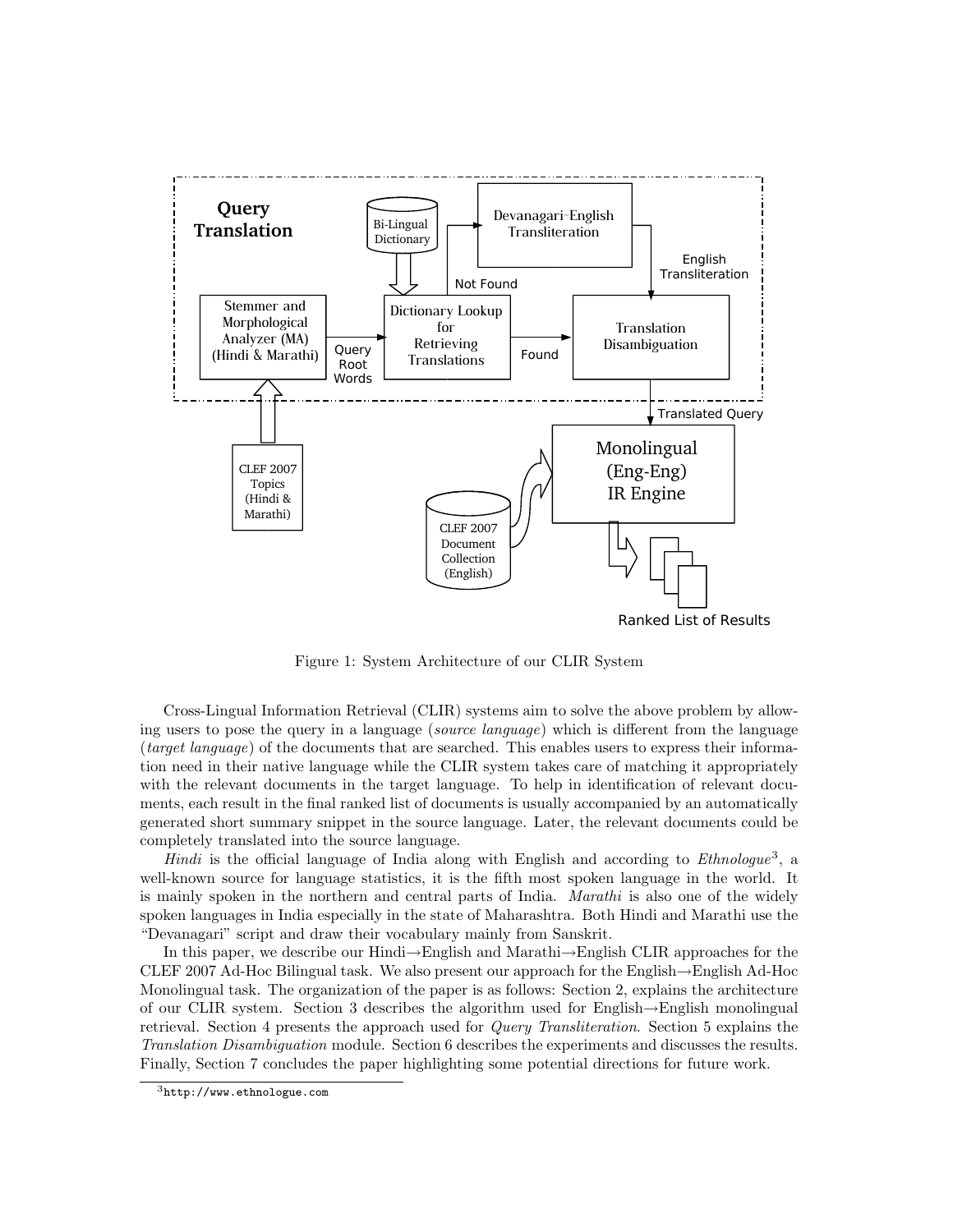Algorithm 1 Query Translation Approach

- 1: Remove all the stop words from query
- 2: Stem the query words to find the root words
- 3: for  $stem_i \in stems$  of query words do
- 4: Retrieve all the possible translations from bilingual dictionary
- 5: if list is empty then
- 6: Transliterate the word using to produce candidate transliterations
- 7: end if
- 8: end for

9: Disambiguate the various translation/transliteration candidates for each word

10: Submit the final translated English query to English→English Monolingual IR Engine

### 2 System Architecture

The architecture of our CLIR system is shown in Figure 1. We use a Query Translation based approach in our system since it is efficient to translate the query vis-a-vis documents. It also offers the flexibility of adding cross-lingual capability to an existing monolingual IR engine by just adding the query translation module. We use machine-readable bi-lingual Hindi→English and Marathi $\rightarrow$ English dictionaries created by Center for Indian Language Technologies (CFILT)<sup>4</sup>, IIT Bombay for query translation. The Hindi→English bi-lingual dictionary has around 1,15,571 entries and is also available online<sup>5</sup> . The Marathi→English bi-lingual has relatively less coverage and has around 6110 entries.

Hindi and Marathi, like other Indian languages, are morphologically rich. Therefore, we stem the query words before looking up their entries in the bi-lingual dictionary. In case of a match, all possible translations from the dictionary are returned. In case a match is not found, the word is assumed to be a *proper noun* and therefore transliterated by the Devanagari $\rightarrow$ English transliteration module. The above module, based on a simple lookup table and corpus, returns the best three English transliterations for a given query word. Finally, the translation disambiguation module disambiguates the multiple translations/transliterations returned for each word and returns the most probable English translation of the entire query to the monolingual IR engine. Algorithm 1 clearly depicts the entire flow of our system.

### 3 English→English Monolingual

We used the standard Okapi BM25 Model [6] for English→English monolingual retrieval. Given a keyword query  $Q = \{q_1, q_2, \ldots, q_n\}$  and document D, the BM25 score of the document D is as follows:

$$
score(Q, D) = \sum_{i=1}^{n} IDF(q_i) \cdot \frac{f(q_i, D) \cdot (k_1 + 1)}{f(q_i, D) + k_1 \cdot (1 - b + b \cdot \frac{|D|}{avgdl})}
$$
(1)

$$
IDF(q_i) = log \frac{N - n(q_i) + 0.5}{n(q_i) + 0.5}
$$
\n(2)

where  $f(q_i, D)$  is the term frequency of  $q_i$  in D, |D| is length of document D,  $k_1 \& b$  are free parameters to be set, *avgdl* is the average length of document in corpus,  $N$  is the total no. of documents in collection,  $n(q_i)$  is the number of documents containing  $q_i$ . In our current experiments, we set the value of  $k_1 = 1.2$  and  $b = 0.75$ .

 $^4$ http://www.cfilt.iitb.ac.in

<sup>5</sup>http://www.cfilt.iitb.ac.in/∼hdict/webinterface user/dict search user.php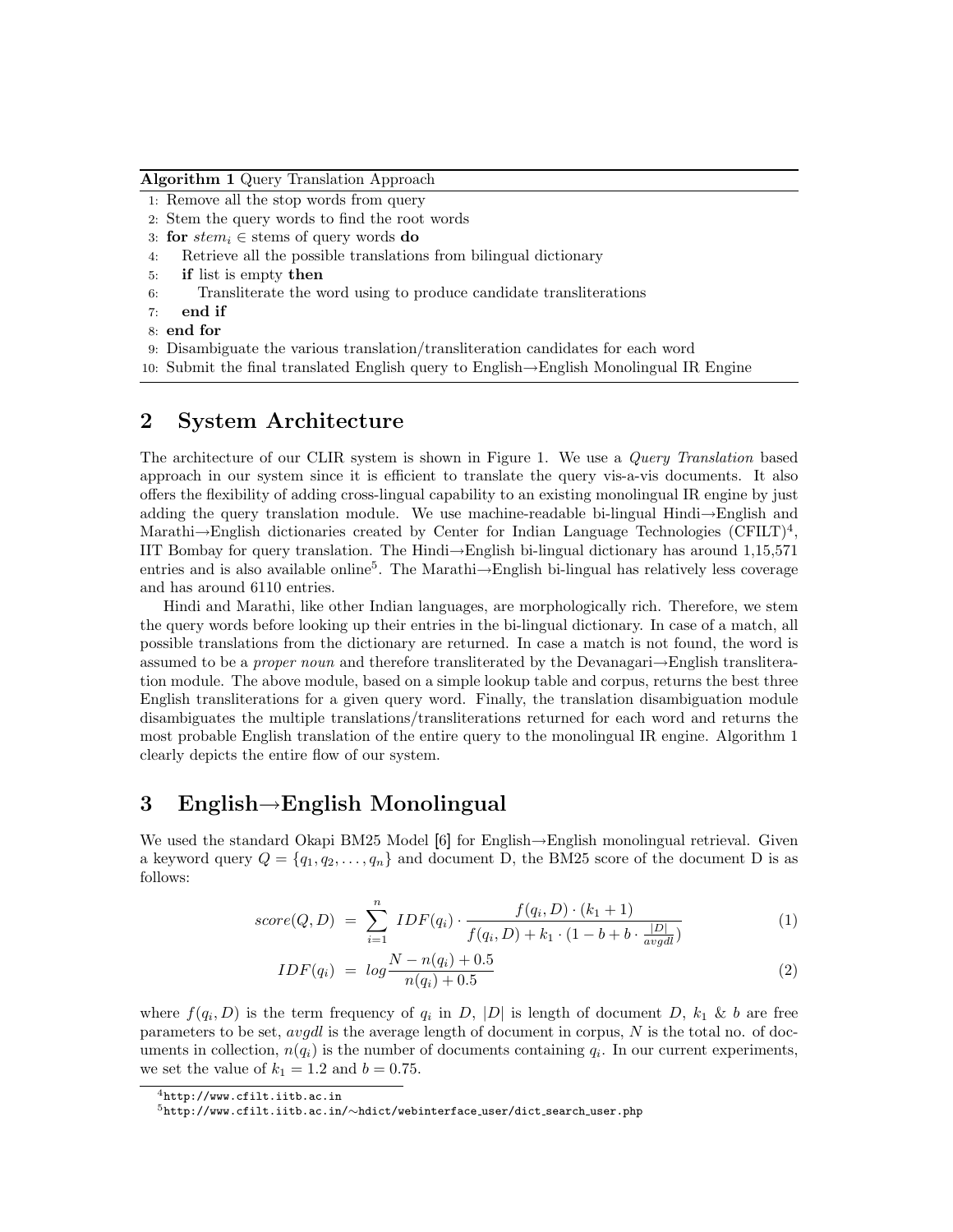| $\langle$ num>10.2452/445-AH $\langle$ num>             |  |  |  |
|---------------------------------------------------------|--|--|--|
| $\lt$ title>प्रिन्स हैरी और नशीली दवाएं $<$ /title> $ $ |  |  |  |

Table 1: CLEF 2007 Topic Number 445

#### 4 Devanagari to English Transliteration

Many proper nouns of English like names of people, places and organizations, used as part of the Hindi or Marathi query, are not likely to be present in the Hindi→English and Marathi→English bi-lingual dictionaries. Table 1 presents an example Hindi topic from CLEF 2007.

In the above topic, the word " $\overline{R}$   $\overline{R}$   $\overline{R}$ " is "Prince Harry" written in Devanagari. Such words are to be transliterated to English. There are many standard formats possible for Devanagari-English transliteration viz. ITRANS, IAST, ISO 15919, etc. but they all use small and capital letters, and diacritic characters to distinguish letters uniquely and do not give the actual English word found in the corpus.

We use a simple rule based approach which utilizes the corpus to identify the closest possible transliterations for a given Hindi/Marathi word. We create a lookup table which gives the roman letter transliteration for each Devanagari letter. Since English is not a phonetic language, multiple transliterations are possible for each Devanagari letter. In our current work, we only use the most frequent transliteration. A Devanagari word is scanned from left to right replacing each letter with its corresponding entry from the lookup table. For e.g. a word  $\overrightarrow{v}$  is transliterated as shown in Table 2.

The above approach produces many transliterations which are not valid English words. For example, for the word "आस्ट्रेलियाई" (Australian), the transliteration based on the above approach will be "astreliyai" which is not a valid word in English. Hence, instead of directly using the transliteration output, we compare it with the unique words in the corpus and choose 'k' words most similar to it in terms of *string edit distance*. For computing the string edit distance, we use the dynamic programming based implementation of Levenshtein Distance [5] metric which is the minimum number of operations required to transform the source string into the target string. The operations considered are insertion, deletion or substitution of a single character.

Using the above technique, the top 3 closest transliterations for "आस्ट्रेलियाई" were "australian", "australia" and "estrella". Note that we pick the top 3 choices even if our preliminary transliteration is a valid English word and found in the corpus. The exact choice of transliteration is decided by the translation disambiguation module based on the term-term co-occurrence statistics of a transliteration with translations/transliterations of other query terms.

### 5 Translation Disambiguation

Given the various translation and transliteration choices for each word in the query, the aim of the Translation Disambiguation module is to choose the most probable translation of the input query Q. In word sense disambiguation, the sense of a word is inferred based on the company it

| Input Letter | Output String |  |  |  |
|--------------|---------------|--|--|--|
|              |               |  |  |  |
| ग            | ga            |  |  |  |
|              | gan           |  |  |  |
| ग            | ganga         |  |  |  |
|              | gango         |  |  |  |
|              | gangotri      |  |  |  |

Table 2: Transliteration Example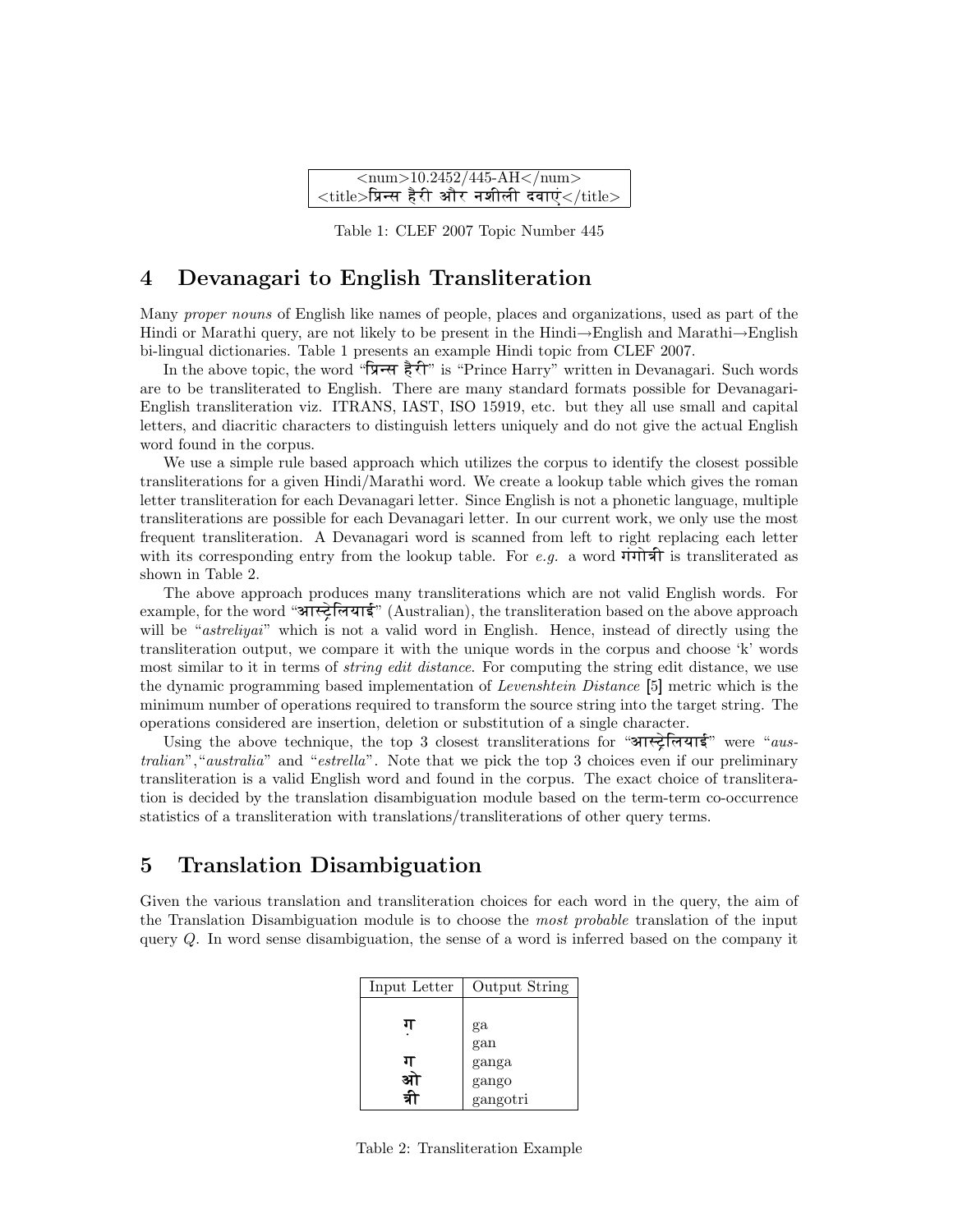

Figure 2: Co-occurrence Network for Disambiguating Translations/Transliterations [7]

keeps *i.e* based on the words with which it co-occurs. Similarly, the words in a query, although less in number, provide important clues for choosing the right translations/transliterations. For example, for a query "नदी जल", the translation for नदी is  $\{river\}$  and the translations for जल are {water, to burn}. Here, based on the context, we can see that the choice of translation for the second word is *water* since it is more likely to co-occur with *river*.

Assuming we have a query with three terms,  $s_1, s_2, s_3$ , each with different possible translations/transliterations, the most probable translation of query is the combination which has the maximum number of occurrences in the corpus. However, this approach is not only computationally expensive but may also run into data sparsity problem. We use a page-rank style iterative disambiguation algorithm proposed by Christof Monz *et. al.* [?] which examines pairs of terms to gather partial evidence for the likelihood of a translation in a given context.

#### 5.1 Iterative Disambiguation Algorithm

Consider three words  $s_i, s_j, s_k$ , as shown in Figure 2, with multiple translations. Let their translations be denoted as  $\{\{t_{i,1}\}, \{t_{j,1}, t_{j,2}, t_{j,3}\}, \{t_{k,1}, t_{k,2}\}\}\.$  Given this, a co-occurrence network is constructed as follows: the translation candidates of different query terms are linked together. But, no links exist between different translation candidates of a query term. In the above graph, a weight  $w(t|s_i)$ , is associated to each node t which denotes the probability of the candidate being the right translation choice for the input query Q. A weight,  $l(t, t')$ , is also associated to each edge  $(t, t')$  which denotes the association measure between the words t and t'.

Initially, all the translation candidates are assumed to be equally likely. Initialization step:

$$
w^{0}(t|s_{i}) = \frac{1}{|tr(s_{i})|}
$$
\n(3)

| Sumbol                                | Explanation                                               |
|---------------------------------------|-----------------------------------------------------------|
| $S_i$                                 | Source word                                               |
| $\mathbf{tr}(\mathbf{s_i})$           | Set of translations for word $s_i$                        |
| $\mathbf t$                           | Translation candidate, $t \in tr(s_i)$                    |
| $\mathbf{w}(\mathbf{t} \mathbf{s_i})$ | Weight of node $t$ , where $s_i$ is the source word       |
| $\mathbf{l}(\mathbf{t},\mathbf{t}')$  | Weight of link between nodes $t$ and $t'$                 |
| $t_{i,m}$                             | $\boldsymbol{m}^{th}$ translation of $i^{th}$ source word |

Table 3: Mathematical symbols involved in translation disambiguation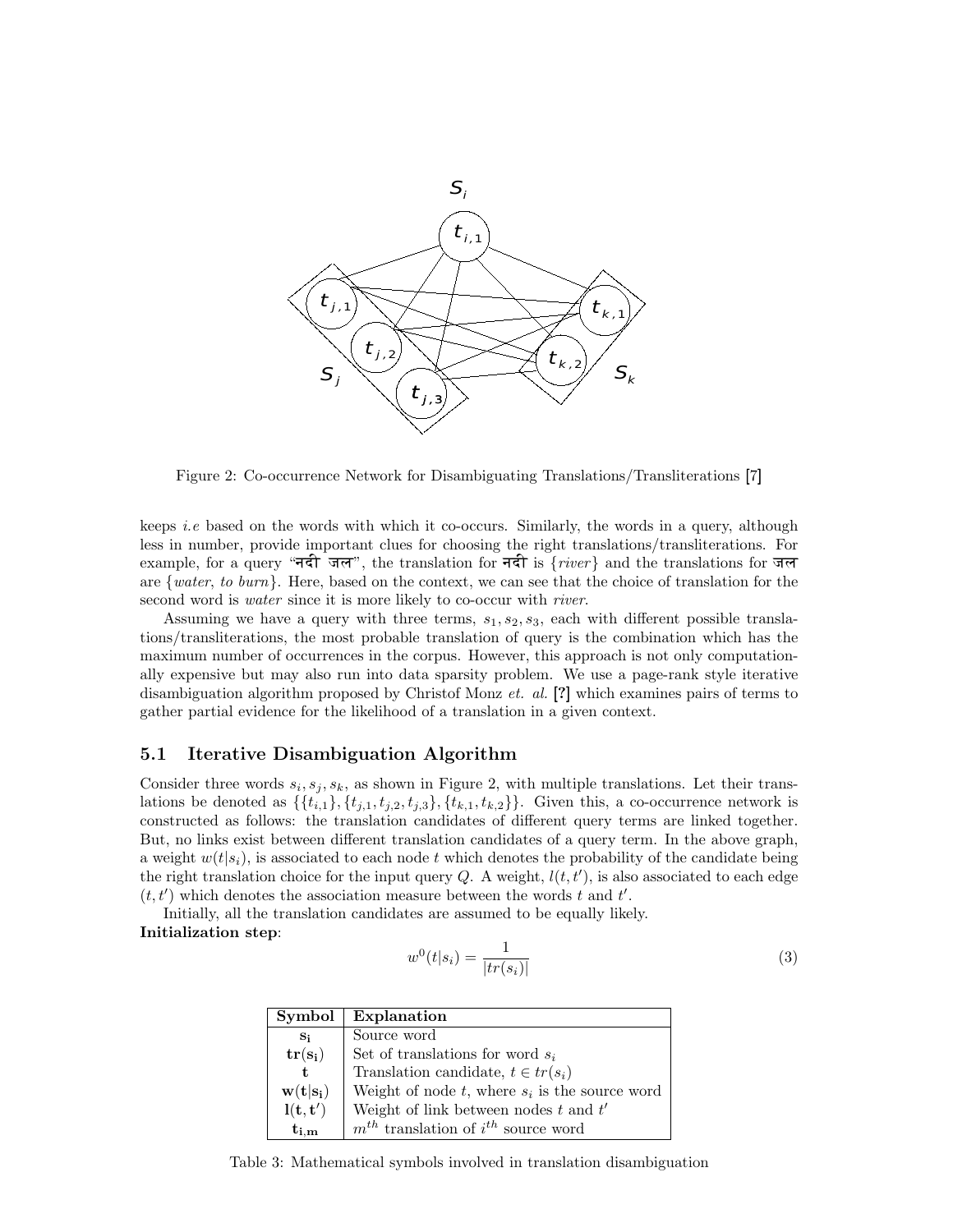| <b>Number of Documents</b>     | 135153   |
|--------------------------------|----------|
| Number of Terms                | 13362159 |
| <b>Number of Unique Terms</b>  | 126034   |
| <b>Average Document Length</b> | 98       |

Table 4: Details of LA Times 2002 Collection

After initialization, each node weight is iteratively updated using the weights of nodes linked to it and the weight of link connecting them.

Iteration step:

$$
w^{n}(t|s_{i}) = w^{n-1}(t|s_{i}) + \sum_{t' \in inlink(t)} l(t, t') * w^{n-1}(t'|s)
$$
\n
$$
(4)
$$

where s is the corresponding source word for translation candidate  $t'$  and  $inlink(t)$  is the set of translation candidates that are linked to t. After each node weight is updated, the weights are normalized to ensure they all sum to one.

Normalization step:

$$
w^{n}(t|s_{i}) = \frac{w^{n}(t|s_{i})}{\sum_{m=1}^{|tr(s_{i})|} w^{n}(t_{i,m}|s_{i})}
$$
(5)

Steps 4 and 5 are repeated iteratively till convergence. Finally, the two most probable translations for each source word are chosen as candidate translations.

#### Link-weights computation

The link weight, which is meant to capture the association strength between the two words (nodes), could be measured using various functions. In our current work, we use two such functions: Dice Coefficient and Point-wise Mutual Information (PMI).

Point-wise Mutual Information(PMI) [3] is defined as follows:

$$
l(t, t') = PMI(t, t') = log_2 \frac{p(t, t')}{p(t) * p(t')}
$$
\n(6)

where  $p(t, t')$  is the joint probability of t and t'.  $p(t)$  and  $p(t')$  are the marginal probabilities of t and  $t'$  respectively. If the two terms are highly related then their joint probability will be higher when compared to the product of their marginals. Therefore, their PMI will in turn be higher. The joint probability  $p(t, t')$  is computed by considering the co-occurrence of the terms t and t' and dividing it with all possible term combinations. The marginal probability  $p(t)$  is the probability of finding the term independently in the entire corpus.

$$
p(t, t') = \frac{freq(t, t')}{avgdl \times avgdl} \tag{7}
$$

$$
p(t) = \frac{freq(t)}{N} \tag{8}
$$

where  $freq(t, t')$  is the number of times t and t' co-occur in the entire corpus,  $freq(t)$  is the number of times t occurs in the corpus, N is the number of words in the entire corpus, avadl is the average document length.

Dice Coefficient (DC) is defined as follows:

$$
l(t, t') = DC(t, t') = \frac{2 * freq(t, t')}{freq(t) + freq(t')}
$$
\n
$$
(9)
$$

As we can see, similar to PMI, Dice Coefficient also tries to capture the degree of relatedness between terms only using a different ratio.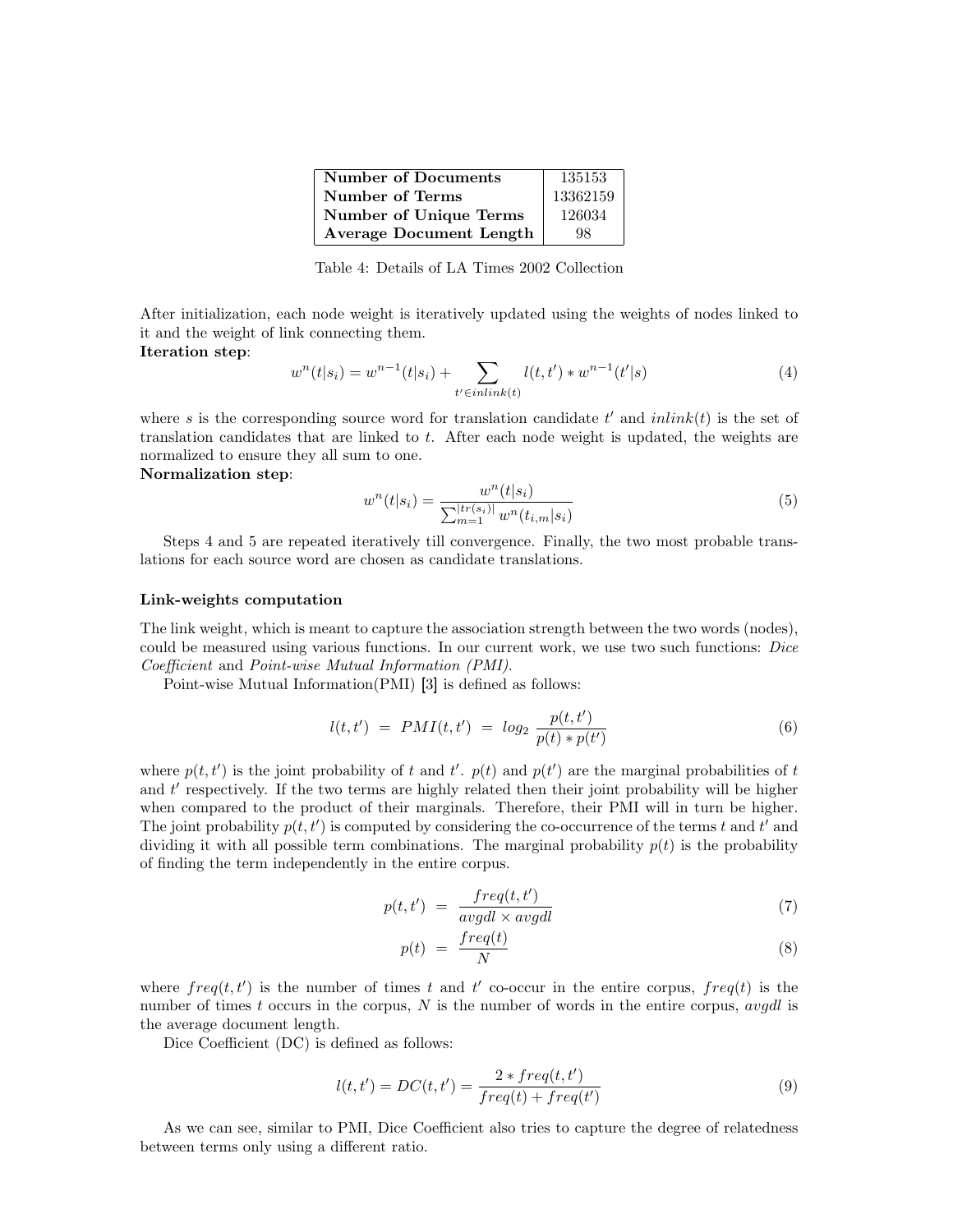| S.No.          | Description                                 | Run ID                    |  |  |  |
|----------------|---------------------------------------------|---------------------------|--|--|--|
|                | English-English Monolingual                 | EN-MONO-TITLE             |  |  |  |
| $\mathfrak{D}$ | Hindi-English Bilingual Title with DC       | IITB_HINDI_TITLE_DICE     |  |  |  |
| 3              | Hindi-English Bilingual Title with PMI      | IITB_HINDI_TITLE_PMI      |  |  |  |
|                | Marathi-English Bilingual Title with DC     | IITB_MAR_TITLE_DICE       |  |  |  |
| 5              | Marathi-English Bilingual Title with PMI    | <b>IITB_MAR_TITLE_PMI</b> |  |  |  |
|                | English-English Monolingual Title+Desc      | EN-MONO-TITLE+DESC        |  |  |  |
|                | Hindi-English Bilingual Title+Desc with DC  | IITB_HINDI_TITLEDESC_DICE |  |  |  |
| 8              | Hindi-English Bilingual Title+Desc with PMI | IITB_HINDI_TITLEDESC_PMI  |  |  |  |

Table 5: Details of Runs Submitted

### 6 Experiments and Results

The CLEF 2007 document collection for Ad-Hoc Bilingual Task consisted of a collection of articles from LA Times that appeared in the year 2002. The details of the target document collection is given in Table 4. We used Trec Terrier [8] as the monolingual English IR engine. We used the standard implementation of Okapi BM25 in Trec Terrier for our runs. The documents were indexed after stemming (using Porter Stemmer) and stop-word removal. The topic set consisted of 50 topics each in Hindi and Marathi. We used the Hindi and Marathi stemmers and morphological analyzers developed at CFILT, IIT Bombay for stemming the topic words. For each of the Title and Title + Description runs, we tried Dice Coefficient and PMI for calculating the link weight. This gave rise to four runs for Hindi. For Marathi, due to resource constraints, we could not submit the Title + Description run. The details of the runs which we submitted are given in Table 5.

We use the following standard measures for evaluation [9]: Mean Average Precision (MAP), R-Precision, Precision at 5, 10 and 20 documents (P@5, P@10 and P@20) and Recall. Since different systems may be using different monolingual retrieval algorithms, to facilitate comparison, we also report the percentage with respect to monolingual retrieval for each performance figure. The overall results are tabulated in Table 6. The corresponding precision-recall curves are shown in Figure 3.

For Hindi, we achieve a Mean Average Precision (MAP) of 0.2366 in title which is 61.36% of monolingual performance and a MAP of 0.2952 in title and description which is 67.06% of monolingual performance. For Marathi, we achieve a MAP of 0.2163 in title which is 56.09% of monolingual performance. The recall levels in Hindi are 72.58% for title runs which is 89.16% of monolingual and 76.55% for title and description run which is 87.32% of monolingual. The recall levels in Marathi are 62.44% in title run which is 76.70% of monolingual.

#### 6.1 Discussion

In the title runs, we observe better performance in Hindi than Marathi. One of the reasons for the above is that the Marathi Morphological Analyzer (MA) is still under development. Hence, many words were not properly stemmed due to which the correct translations/transliterations could not be retrieved. Dice Coefficient consistently performs better than PMI. This result needs to be further investigated.

## 7 Conclusion

We presented our Hindi→English and Marathi→English CLIR systems developed for the CLEF 2007 Ad-Hoc Bilingual Task. Our approach is based on query translation using bi-lingual dictionaries. Transliteration of words which are not found in the dictionary is done using a simple rule based approach. It makes use of the corpus to return the 'k' closest possible English transliterations of a given Hindi/Marathi word. Disambiguating the various translations/transliterations is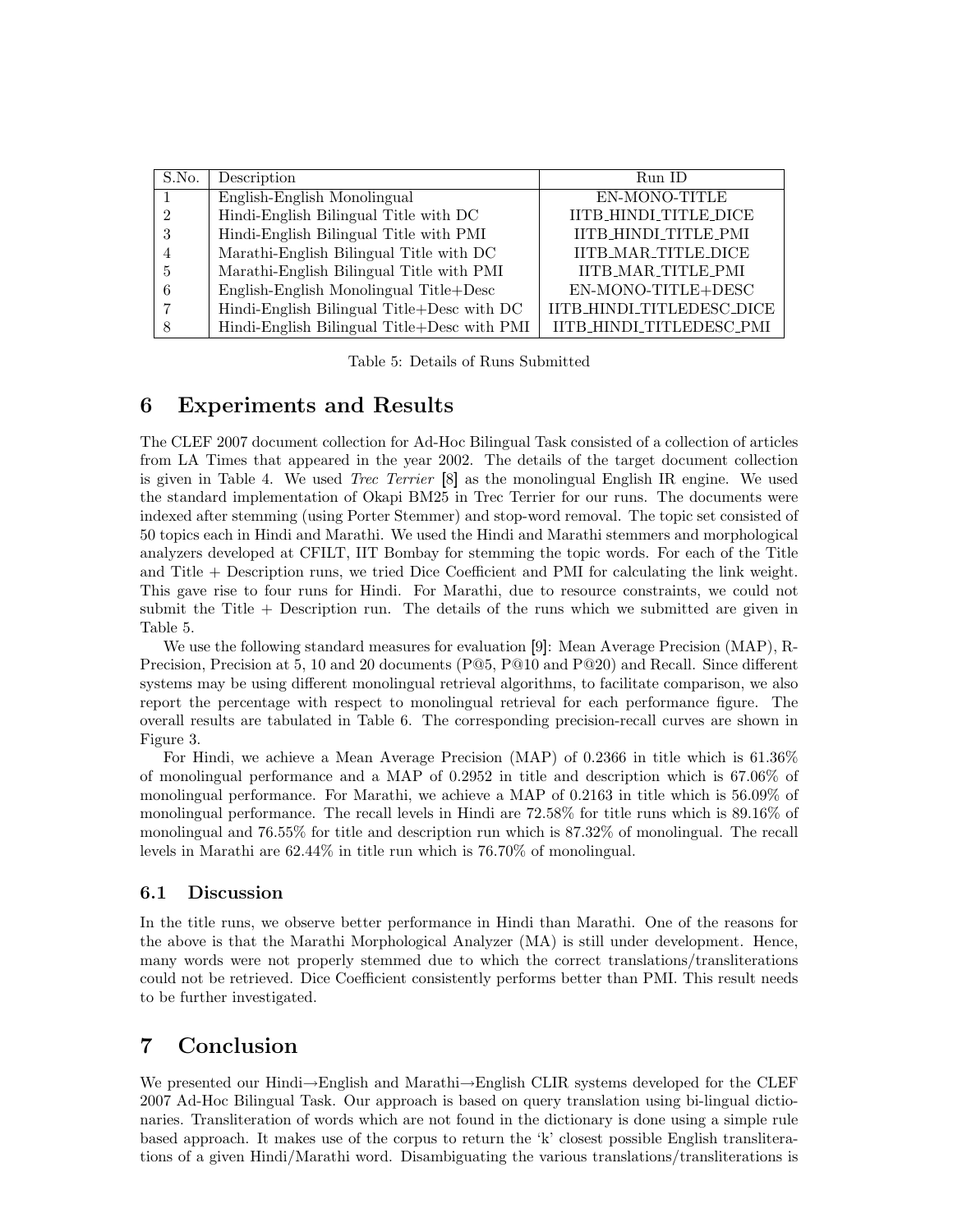| <b>Title Only</b>               |             |                    |             |             |             |             |  |  |
|---------------------------------|-------------|--------------------|-------------|-------------|-------------|-------------|--|--|
| Run Desc.                       | <b>MAP</b>  | <b>R-Precision</b> | P@5         | P@10        | P@20        | Recall      |  |  |
| EN-MONO-TITLE                   | 0.3856      | 0.3820             | 0.5440      | 0.4560      | 0.3910      | 81.40\%     |  |  |
| IITB_HINDI_TITLE_DICE           | 0.2366      | 0.2468             | 0.3120      | 0.2920      | 0.2700      | 72.58%      |  |  |
|                                 | $(61.36\%)$ | $(64.60\%)$        | $(57.35\%)$ | $(64.03\%)$ | $(69.05\%)$ | $(89.16\%)$ |  |  |
| IITB_HINDI_TITLE_PMI            | 0.2089      | 0.2229             | 0.2800      | 0.2640      | 0.2390      | 68.53\%     |  |  |
|                                 | $(54.17\%)$ | $(58.35\%)$        | $(51.47\%)$ | $(57.89\%)$ | $(61.12\%)$ | $(84.19\%)$ |  |  |
| <b>IITB_MAR_TITLE_DICE</b>      | 0.2163      | 0.2371             | 0.3200      | 0.2960      | 0.2510      | 62.44%      |  |  |
|                                 | $(56.09\%)$ | $(62.07\%)$        | $(58.82\%)$ | $(64.91\%)$ | $(64.19\%)$ | $(76.70\%)$ |  |  |
| IITB_MAR_TITLEDESC_PMI          | 0.1935      | 0.2121             | 0.3240      | 0.2680      | 0.2280      | 54.07\%     |  |  |
|                                 | $(50.18\%)$ | $(55.52\%)$        | $(59.56\%)$ | (58.77%)    | $(58.31\%)$ | $(66.42\%)$ |  |  |
| $Title + Description$           |             |                    |             |             |             |             |  |  |
| EN-MONO-TITLE+DESC              | 0.4402      | 0.4330             | 0.5960      | 0.5040      | 0.4270      | 87.67%      |  |  |
| IITB_HINDI_TITLEDESC_DICE       | 0.2952      | 0.3081             | 0.3880      | 0.3560      | 0.3150      | 76.55%      |  |  |
|                                 | $(67.06\%)$ | $(71.15\%)$        | $(65.10\%)$ | $(70.63\%)$ | (73.77%)    | $(87.32\%)$ |  |  |
| <b>IITB HINDI TITLEDESC PMI</b> | 0.2645      | 0.2719             | 0.3760      | 0.3500      | 0.2950      | 72.76%      |  |  |
|                                 | $(60.08\%)$ | $(62.79\%)$        | $(63.09\%)$ | $(69.44\%)$ | $(69.09\%)$ | $(82.99\%)$ |  |  |

Table 6: CLEF 2007 Ad-Hoc Monolingual and Bilingual Overall Results (Percentage of monolingual performance given in brackets below the actual numbers)

performed using an iterative page-rank style algorithm which is based on term-term co-occurrence statistics.

The bi-lingual dictionaries available with us also have Parts-Of-Speech (POS) information for each word. POS tagging the input query may help in reducing the ambiguity since translations of only matching POS will be retrieved. As part of future work, we plan to investigate the above idea in more detail. Besides, we plan to explore alternate string matching measures which are based on phonetic similarity for retrieving 'k' best transliterations from corpus. Finally, we would like to study the effect of varying 'k' on disambiguation.

### 8 Acknowledgements

The first author is supported by a Fellowship Award from Infosys Technologies Limited, India. We would like to thank our project linguists Jaya Madam, Gajananji, Gauri, Sushant and Subodh for their help. We would also like to thank Manish Shrivastav for his help with Stemmer and Morphological Analyzer.

### References

,

- [ 1 ] Nicola Bertoldi and Marcello Federico. Statistical models for monolingual and bilingual information retrieval. Inf. Retr., 7(1-2):53–72, 2004.
- [ 2 ] Martin Braschler and Carol Peters. Cross-language evaluation forum: Objectives, results, achievements. Inf. Retr., 7(1-2):7–31, 2004.
- [ 3 ] Thomas M. Cover and Joy A. Thomas. *Elements of information theory*. Wiley-Interscience, New York, NY, USA, 1991.
- [4] A. Gulli and A. Signorini. The indexable web is more than 11.5 billion pages. In WWW '05: Special interest tracks and posters of the 14th international conference on World Wide Web, pages 902–903, New York, NY, USA, 2005. ACM Press.